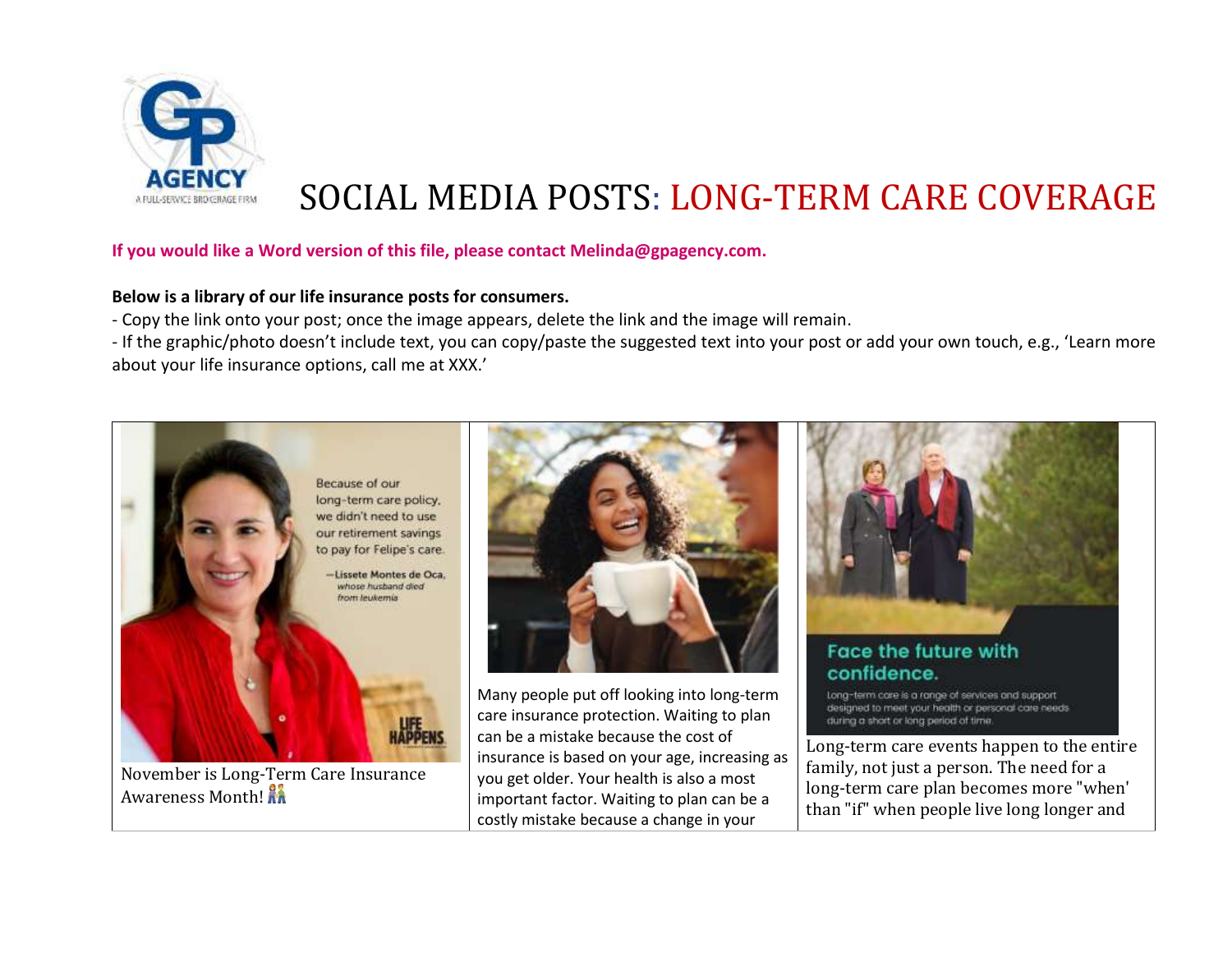| Long-term care insurance can be an<br>emotional topic. It's not exactly something<br>you want to talk about at the dinner table.<br>After all, no one wants to think about<br>themselves or their loved ones being unable<br>to live on their own.<br>Butif you want to make a smart financial<br>decision and protect your nest egg, long-<br>term care insurance is a must!<br>Contact us to learn more about this | health can make you ineligible for this<br>protection (no matter how much you are<br>willing to pay).<br>https://www.gpagency.com/wp-<br>content/uploads/Ladies-enjoying-coffee.png                                                                                                                                                                                        | health care expenses continue to increase.<br>With a longer-term care Strategy in place,<br>you will be better prepared for your and<br>your loved ones' tough financial, emotional<br>and administrative decisions.                                                                                                                                                       |
|----------------------------------------------------------------------------------------------------------------------------------------------------------------------------------------------------------------------------------------------------------------------------------------------------------------------------------------------------------------------------------------------------------------------|----------------------------------------------------------------------------------------------------------------------------------------------------------------------------------------------------------------------------------------------------------------------------------------------------------------------------------------------------------------------------|----------------------------------------------------------------------------------------------------------------------------------------------------------------------------------------------------------------------------------------------------------------------------------------------------------------------------------------------------------------------------|
| important coverage.<br>Our long-term care<br>policy picked up<br>where our health<br>nsurance left off<br>when it came to<br>rehab and other<br>care expenses.<br>– Tim Meredith,<br><b>Drain annunce</b><br>They are grateful that they planned ahead.<br>Have you?<br>https://lifehappenspro.org/resources/60677/pr<br>eview?token=9d477506c05adda662018fa21d31<br>195a                                            | 4/%<br>The rise in home mortgage debt<br>from 2003-2015 for the average 65-year-old.<br>THE CRAYING OF AMERICAN DEBIT HIDEKA: RESERVE BANK OF NEW<br>YCRK: FEBRUARY, 12, 2016<br>With this in mind, are you prepared for the<br>possibility of also incurring long-term care<br>expenses?<br>https://www-<br>196.aig.com/media/1183/107602 4 47perc<br>entmortgagedebt.jpg | of older adults have at least one<br>chronic disease; 70% have at least two.<br>"HEALTHY AGING FACTS;" NATIONAL COUNCIL ON AGING; 2018.<br>With chronic disease comes the increase<br>likelihood that long-term care may be needed at<br>some point. Are you prepared for this expense?<br>https://www-<br>196.aig.com/media/1184/107602 5 80percentc<br>hronicdisease.jpg |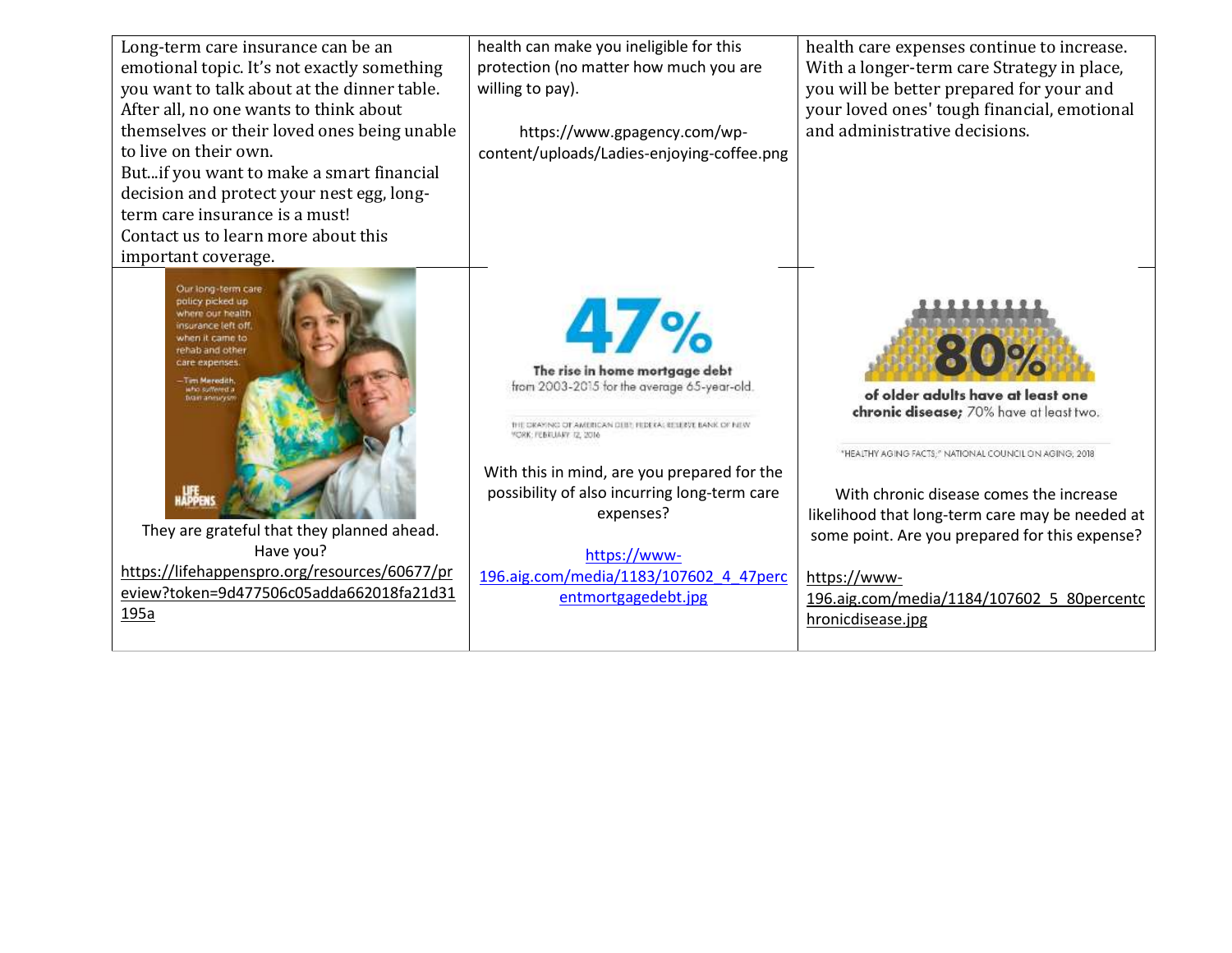



https://www.gpagency.com/wpcontent/uploads/Graphic\_Infostat\_LTCI\_64oryo unger.png



The number of Americans who need long-term care will more than double by 2050. *How will you pay for potential long-term care?*

https://www.gpagency.com/wpcontent/uploads/Asian-business-ownerscaled.jpeg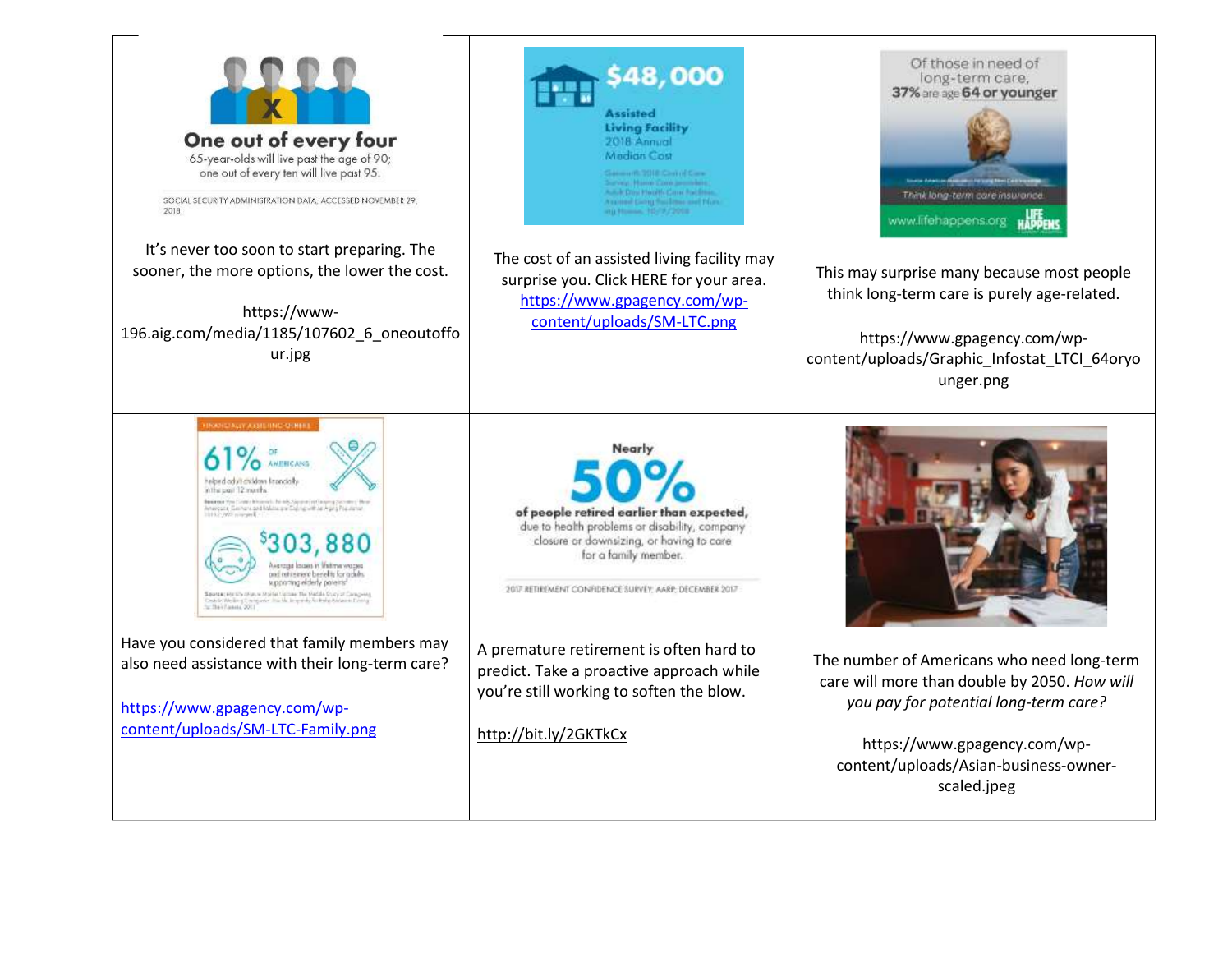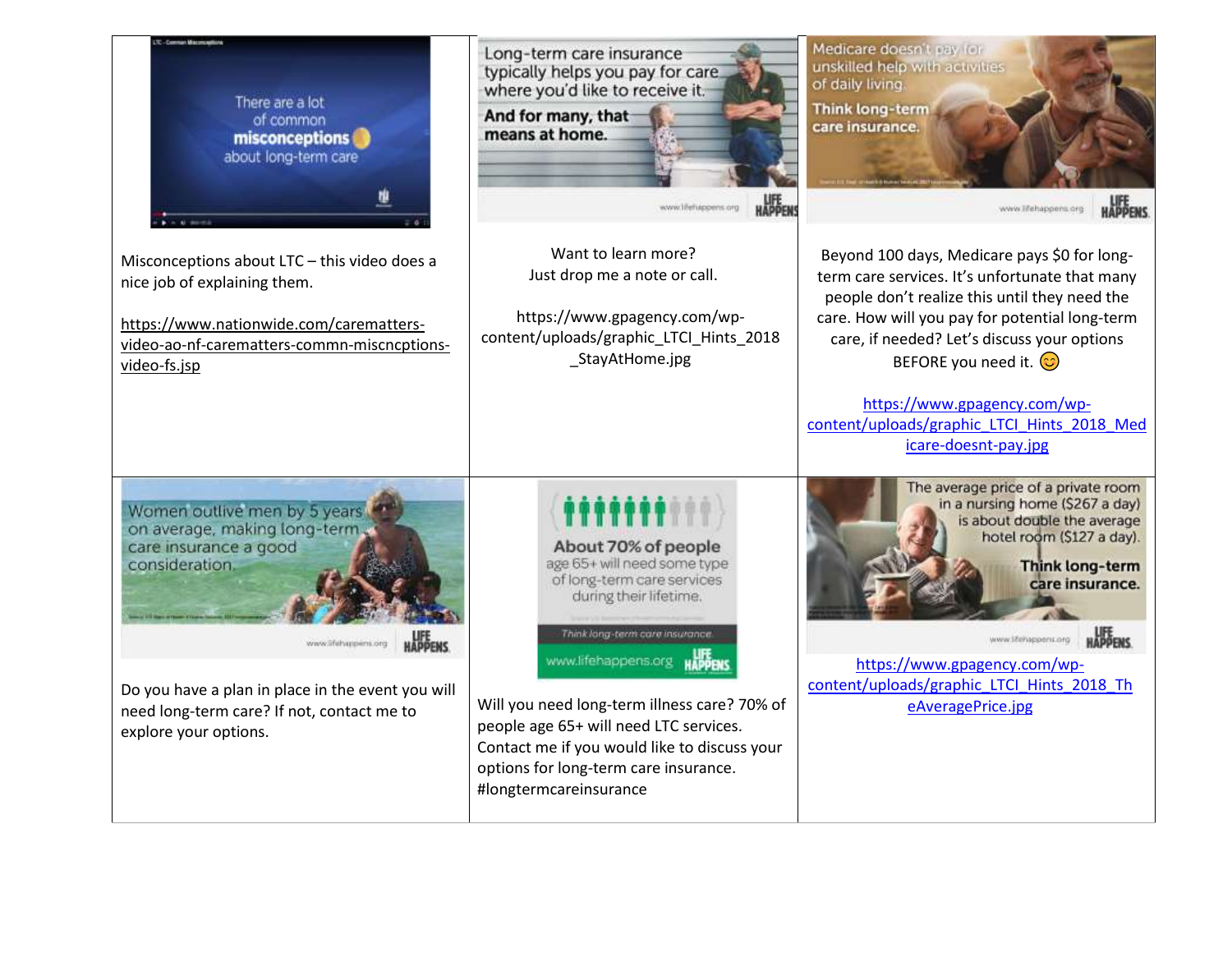| https://lifehappenspro.org/resources/21070/pr<br>eview?token=9d477506c05adda662018fa21d31<br>195a                                                                                                                                     | https://www.gpagency.com/wp-<br>content/uploads/Graphic Infostat LTCI 70p<br>ercent.png                                                                                                                                                                                                             |                                                                                                                                                                                                                 |
|---------------------------------------------------------------------------------------------------------------------------------------------------------------------------------------------------------------------------------------|-----------------------------------------------------------------------------------------------------------------------------------------------------------------------------------------------------------------------------------------------------------------------------------------------------|-----------------------------------------------------------------------------------------------------------------------------------------------------------------------------------------------------------------|
| Young at heart.<br>Slightly older<br>in other places.<br><b>HAPPENS</b><br>www.lifebappens.org                                                                                                                                        | <b>Why is Long-Term Care</b><br><b>Insurance Worth It?</b><br>It protects your assets.                                                                                                                                                                                                              | Or not regret growing older<br>It's a privilege devied many                                                                                                                                                     |
| Each day is a gift for which we are thankful.<br>However, each increases are liklihood of<br>needing long-term care assistance. Have you<br>made plans? If not, I may be able to help -<br>please contact me to explore your options. | Puts you in control of your<br>health decisions.<br>Spares your family from<br>financial and emotional<br>stress.<br>www.ground.com                                                                                                                                                                 | www.tifefrappens.org<br>However, at some point, you may need long-<br>term care. You have more options if you have<br>long-term care insurance, including staying in<br>your own home with the people you love. |
| https://lifehappenspro.org/resources/708/previ<br>ew?token=9d477506c05adda662018fa21d3119<br>5a                                                                                                                                       | Many people mistakenly believe that<br>#Medicare or Medicaid would cover<br>their care expenses, but this is often not<br>the case. Without long-term care<br>insurance in place, you may burn<br>through your <b>#lifesavings</b> or have no<br>choice but to rely on a family member<br>for care. | https://lifehappenspro.org/resources/656/previ<br>ew?token=9d477506c05adda662018fa21d3119<br>5a                                                                                                                 |